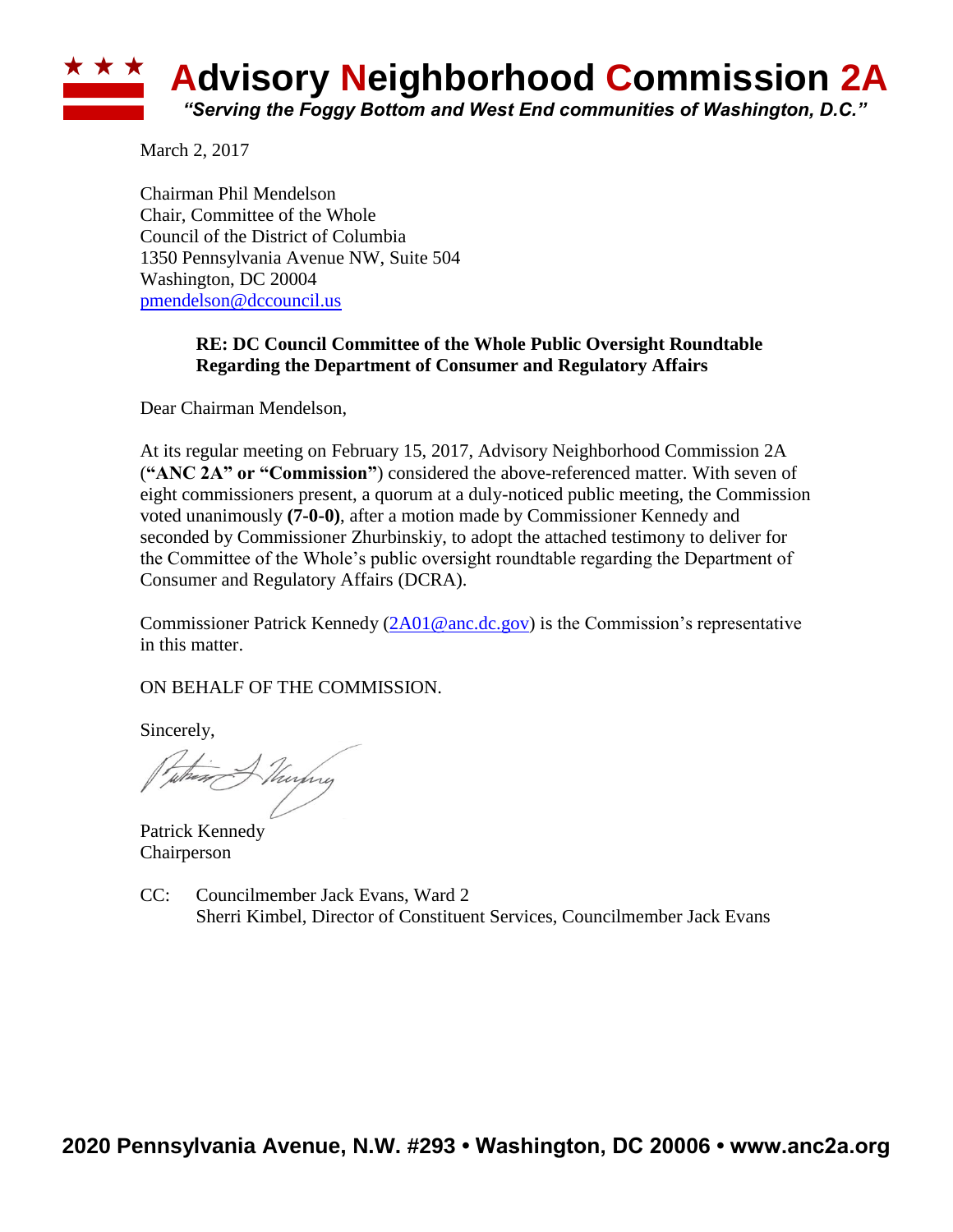

## **DC Council Committee of the Whole Public Oversight Roundtable Regarding the Department of Consumer and Regulatory Affairs** Testimony by ANC 2A

Chairman Mendelson and Members of the Committee of the Whole,

Thank you for the opportunity to provide comments on possible oversight opportunities for the committee with respect to the Department of Consumer and Regulatory Affairs. Since many others will offer testimony on a range of possible, open-ended responses to this topic prompt, we will keep our written comments targeted toward a specific office within DCRA that is very important but comparatively little scrutinized: that of the Zoning Administrator.

The Zoning Administrator has considerable authority to impact the course of development in the District of Columbia by lending his or her interpretation of the zoning regulations and specific zoning orders to questions brought by applicants and other interested parties seeking sanction or denial of a development action.

Although the Zoning Administrator is bound to "interpret" the relevant governing documents in considering a request, we have found that even the slightest bit of ambiguity in a zoning order or zoning regulation can give the Zoning Administrator an opening to interpret a situation as favorably as possible to the party making the request – even when such interpretations would not hold up to broader scrutiny.

The flaws in this process are illustrated by two successful ANC 2A appeals of Zoning Administrator determinations that were undertaken in the last three years, reflected in Board of Zoning Adjustment (BZA) cases [18793](https://app.dcoz.dc.gov/Content/Search/ViewCaseReport.aspx?case_id=18793) and [19023.](https://app.dcoz.dc.gov/Content/Search/ViewCaseReport.aspx?case_id=19023)

In the former case, the ANC appealed a Zoning Administrator determination that a sign erected by a hotel proprietor on the exterior of the building was permitted under the Planned Unit Development (PUD) order governing the case – relying on a vague drawing rather than the plain language of the zoning order which proscribed such installations. In the latter case, the ANC appealed a determination which sanctioned a hotel proprietor's installation of a sidewalk café in an R-5-E zone where commercial adjuncts "visible" from public space are prohibited.

In each case, the BZA sided overwhelmingly with the position of the ANC (in the former case, 5-0; in the latter, 4-1). Based on our experience with these two cases, we offer several observations on procedural shortcomings that – if cured – we believe would benefit all parties in these matters by providing a clear, reliable, and fair standard for Zoning Administrator interpretations.

To be clear, our comments are not directed at any individual Zoning Administrator, past or present; we believe that this is a process flaw that goes far beyond any individual, and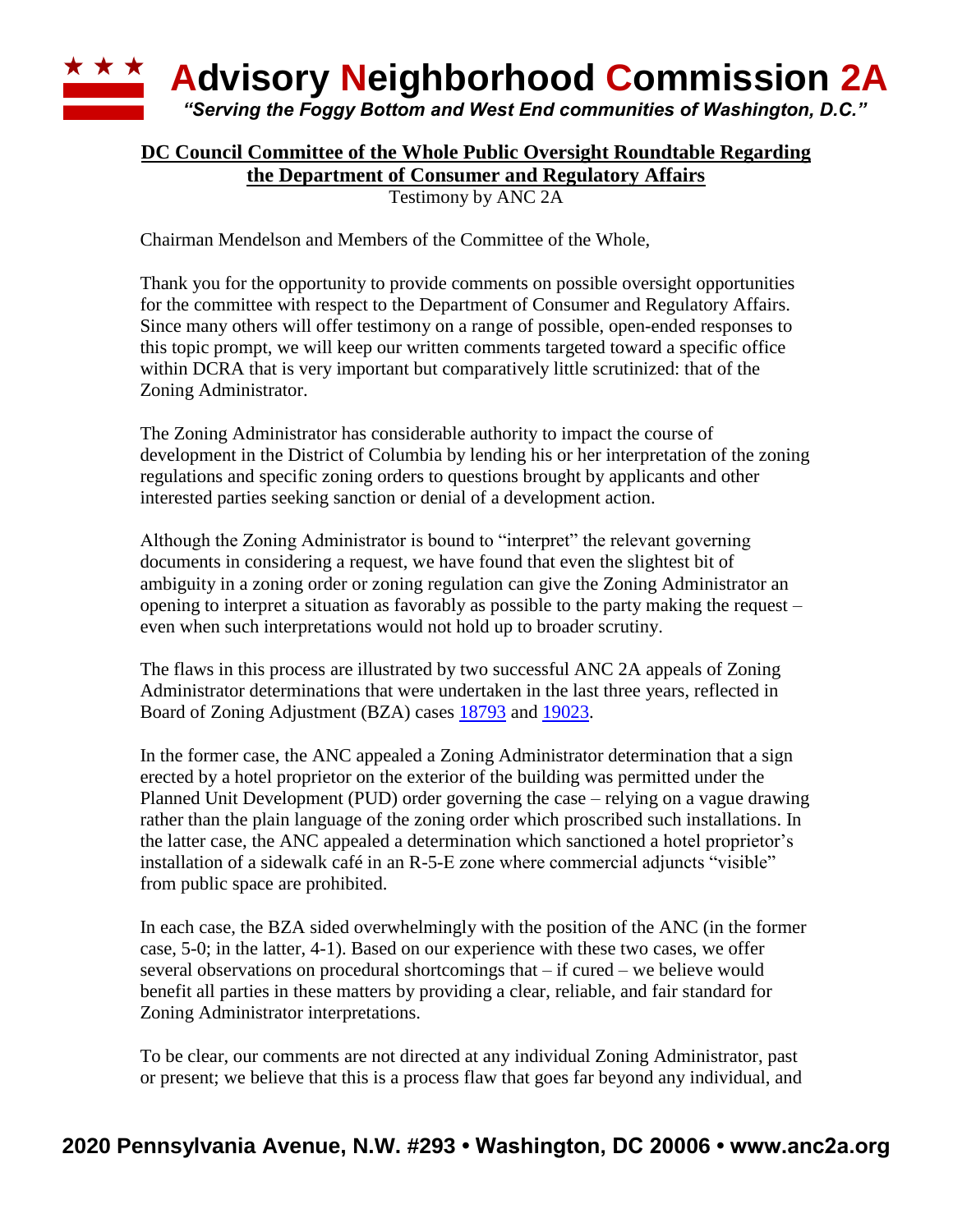# **Advisory Neighborhood Commission 2A** *"Serving the Foggy Bottom and West End communities of Washington, D.C."*

that the resources currently made available to the Zoning Administrator are perhaps not sufficient to guarantee careful review of all matters which come before him.

**1. Lack of Notice:** Determinations of the Zoning Administrator are not noticed in any way that could reasonably be expected to reach members of the public who were not clued in to their impending release. They are posted on an obscure subpage of the DCRA website, and in our Commission's experience, they are not always accessible even after the date on which they have allegedly been posted. A draft version of Councilmember Bonds' omnibus ANC bill last year would have required that personalized notice be given by the Zoning Administrator to an ANC when a property within that ANC is the subject of a determination letter, but this provision was dropped from the final bill. As such, the process remains as opaque as always.

This notice flaw is the keystone to all further problems with the process. Because appellants have an ambiguous 60-day window to appeal Zoning Administrator determination letters, it is in the interest of those who have receivable favorable determinations to start the "clock" on the 60 days as quickly as possible, and so they will often seek to have this 60 days begin from when a determination letter is allegedly posted with no notice to this obscure web page.

In practice, the BZA has taken an appellant-friendly position and ruled that the 60 days begins only when an appellant could reasonably have been expected to know that a determination letter has been issued (e.g., when a resident notices that sign brackets have been installed on the outside of a building in apparent contravention of the relevant zoning order). Even despite this favorable inclination, on two occasions the ANC has had to spend significant amounts of time and taxpayer money in the form of attorney's fees to prepare arguments in the service of overcoming procedural requests from defendants to dismiss appeals on "timeliness" grounds. The ambiguity of the status quo serves no one's interests.

**2. Opportunity to Cure:** In both cases, the ANC appealed determinations that did not stand up to scrutiny before a public body that was obligated to weigh both sides of a case. The Zoning Administrator, in making his or her determination, however, only hears one side of a case: that of the party marshalling up facts that put their case in the most favorable light possible. It is no surprise, then, that the Zoning Administrator generally makes determinations that are favorable to the interests of the party making the request. This is particularly true when the requesting party retains the services of a sophisticated law firm with subject matter expertise and time available that in many cases outstrips that of the Zoning Administrator's staff on both counts.

While one could make the argument that the ANC's two successful appeals are evidence of the virtues in the process that obviate the need for additional scrutiny at a more preliminary level, we have a different perspective. Appeals cost a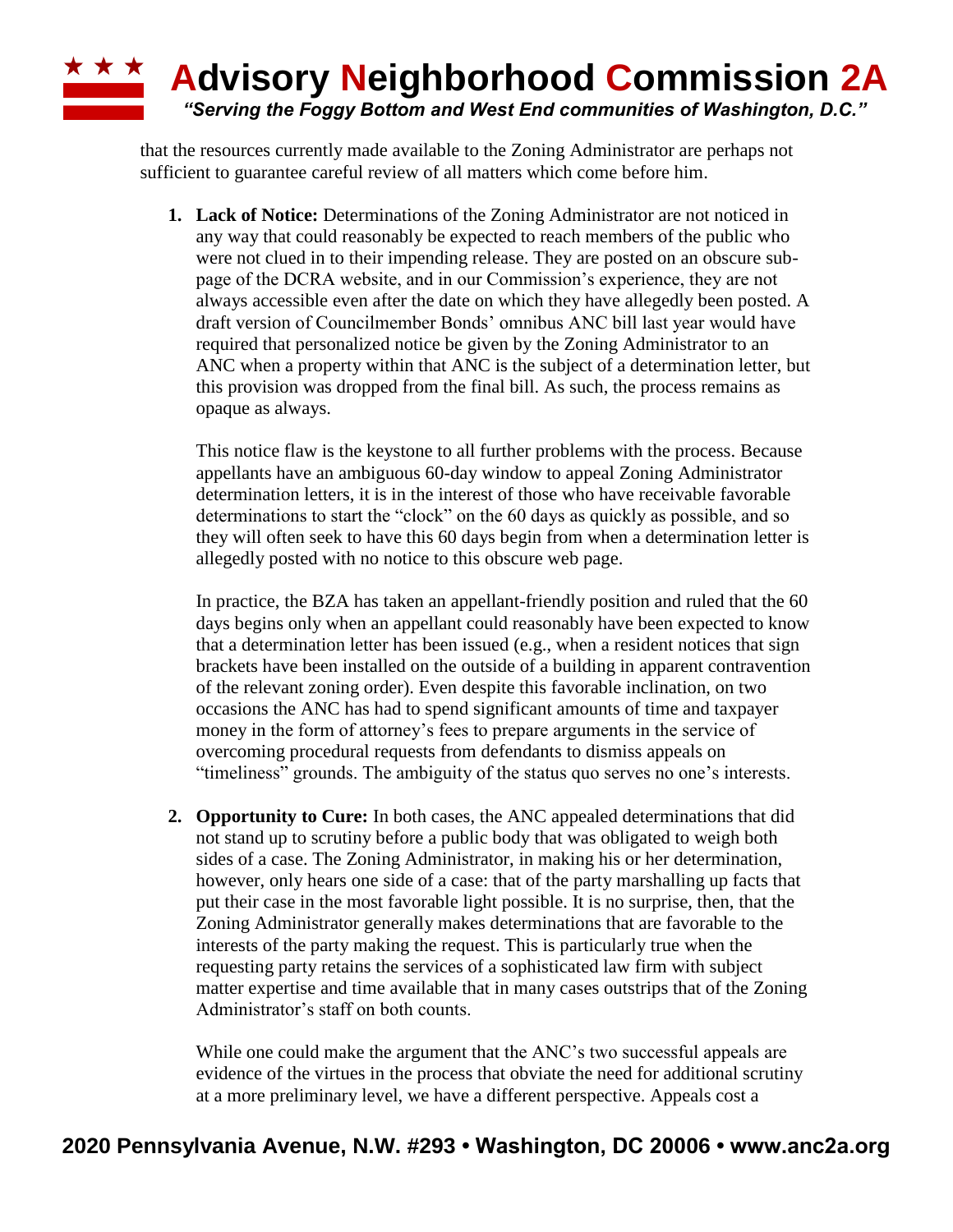# **Advisory Neighborhood Commission 2A** *"Serving the Foggy Bottom and West End communities of Washington, D.C."*

considerable amount of time and money to do right, and are often successful only after injury has taken place to the party making the appeal.

As an example, in case number 18793, the hotel proprietor erected the offending sign almost exactly three years ago after a successful entreaty to the Zoning Administrator. The BZA unanimously overturned that determination in the fall of 2014, yet an order was not issued in the case until the fall of 2016. In the meantime, the hotel proprietor has sought to sanction the sign unsuccessfully through a variety of dilatory procedural tactics directed at the Zoning Commission (ZC). On this date, the sign is still present – although its illumination functions were finally turned off approximately one month ago.

The point is that Zoning Administrator determination letters matter greatly, and even ones that don't stand up to scrutiny and are successfully appealed can nonetheless be difficult to reverse in practice. The issue is also one of equity: while our ANC has been able to prosecute appeals successfully because we budgeted to retain counsel and had significant outside financial help from other neighborhood organizations joining our appeals, ANCs in other parts of the District with different needs and different budgetary circumstances (and different amounts of community wealth) might not be able to do the same. That's to say nothing of the varying level of procedural sophistication that other volunteer commissioners have (and gain only through experience) navigating a labyrinthine, obscure bureaucratic process.

We believe that inequities and shortcomings of this setup could be cured if ANCs were a) notified of determination letters pertaining to properties within their boundaries as a matter of course; b) given a specified period of time before the determination is made final to notify the Zoning Administrator of their objection to a particular letter; and c) thereafter given an opportunity to present evidence that they believe would change his or her original determination.

If the Zoning Administrator evaluates the evidence and determines that it is not compelling enough to reverse their original decision, then ANCs and other parties would be free to appeal the decision to the BZA as they are today. In the meantime, we believe that the inclusion of this process would allow for the Zoning Administrator to correct some of the more egregiously incorrect decisions that any occupant of the office is bound to make in the course of evaluating so many different requests with so few resources to assist. Such corrections would save everyone time, money, and hassle – and this process would have the added benefit of clarifying procedurally the "60-day" conundrum alluded to earlier.

**3. Importance of Precedent:** Finally, we believe that Zoning Administrator determination letters – in the absence of a successful appeal – should be the final word on a particular question of interpretation when they are issued. Unless there is a material change in fact or circumstance, we believe that developers,

# **2020 Pennsylvania Avenue, N.W. #293 • Washington, DC 20006 • www.anc2a.org**